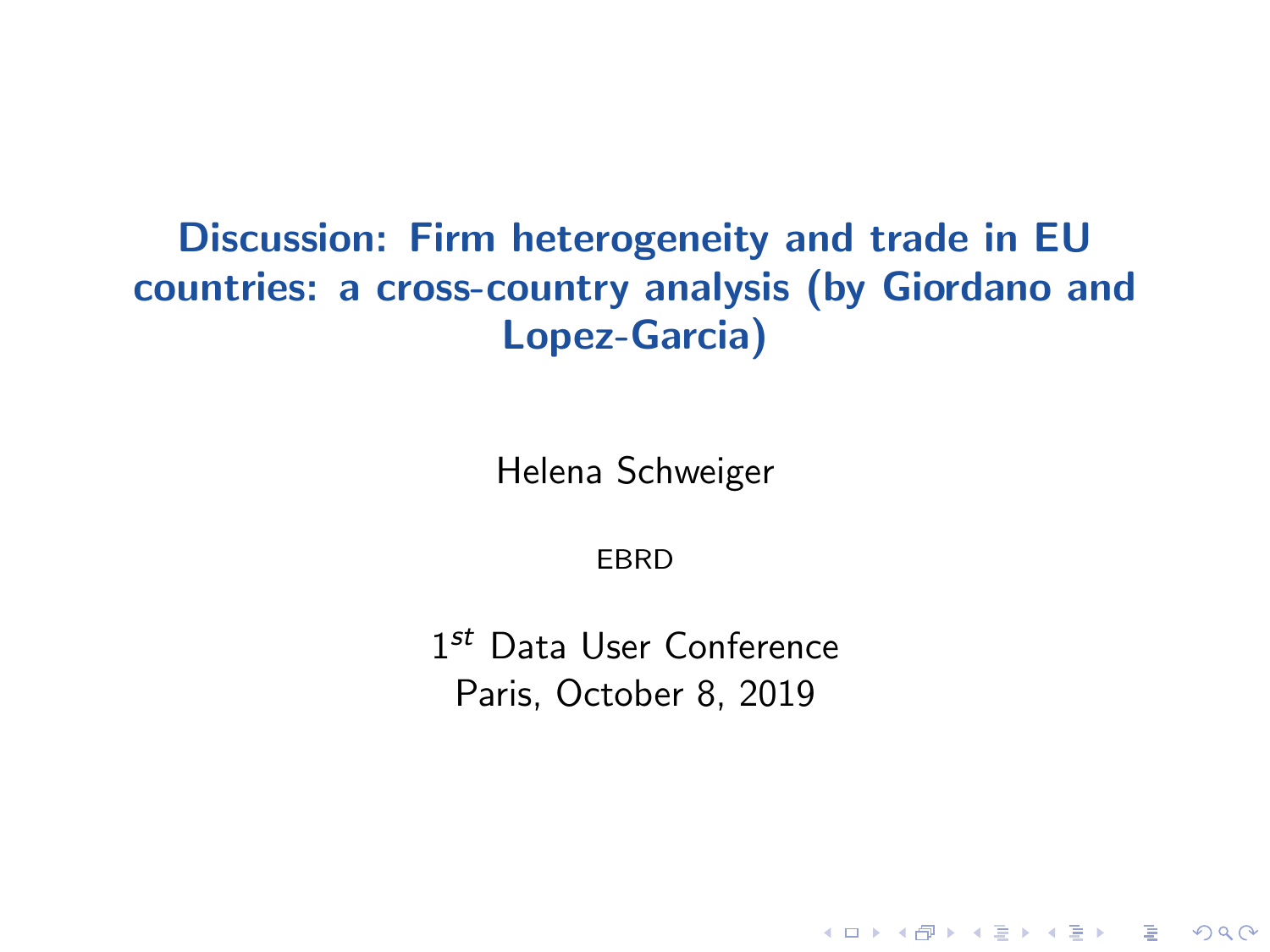## Differences between old and new EU member countries

- 1 Can the early 2000s still be considered the early years of transition (esp. in new EU member countries)?
	- $\triangleright$  Most of the churning occurred in the early 1990s
	- $\triangleright$  By mid-2000s, productivity in transition countries was comparable to that of other emerging economies with similar income levels (EBRD 2013), and Bartelsman et al. (2013) also refer to the early 1990s in their paper

KO KA KO KE KA SHARA KA KA KA KA KA KA KA A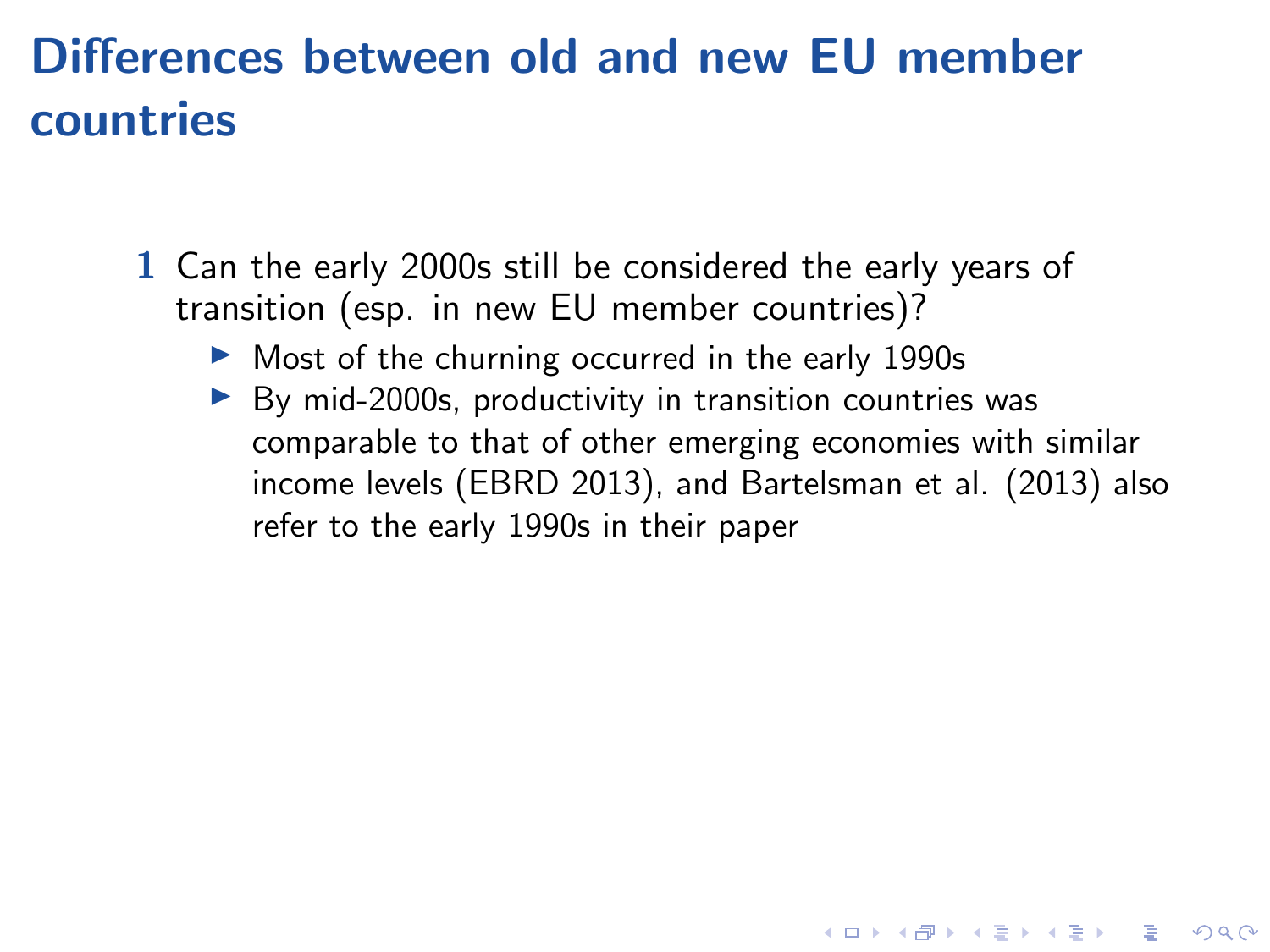## Differences between old and new EU member countries

- 1 Can the early 2000s still be considered the early years of transition (esp. in new EU member countries)?
	- $\triangleright$  Most of the churning occurred in the early 1990s
	- $\triangleright$  By mid-2000s, productivity in transition countries was comparable to that of other emerging economies with similar income levels (EBRD 2013), and Bartelsman et al. (2013) also refer to the early 1990s in their paper
- 2 Period covers at least a couple of pre-accession years for new EU member countries
	- $\triangleright$  Did tariff and non-tariff trade barriers in new EU member countries decrease after they joined the EU?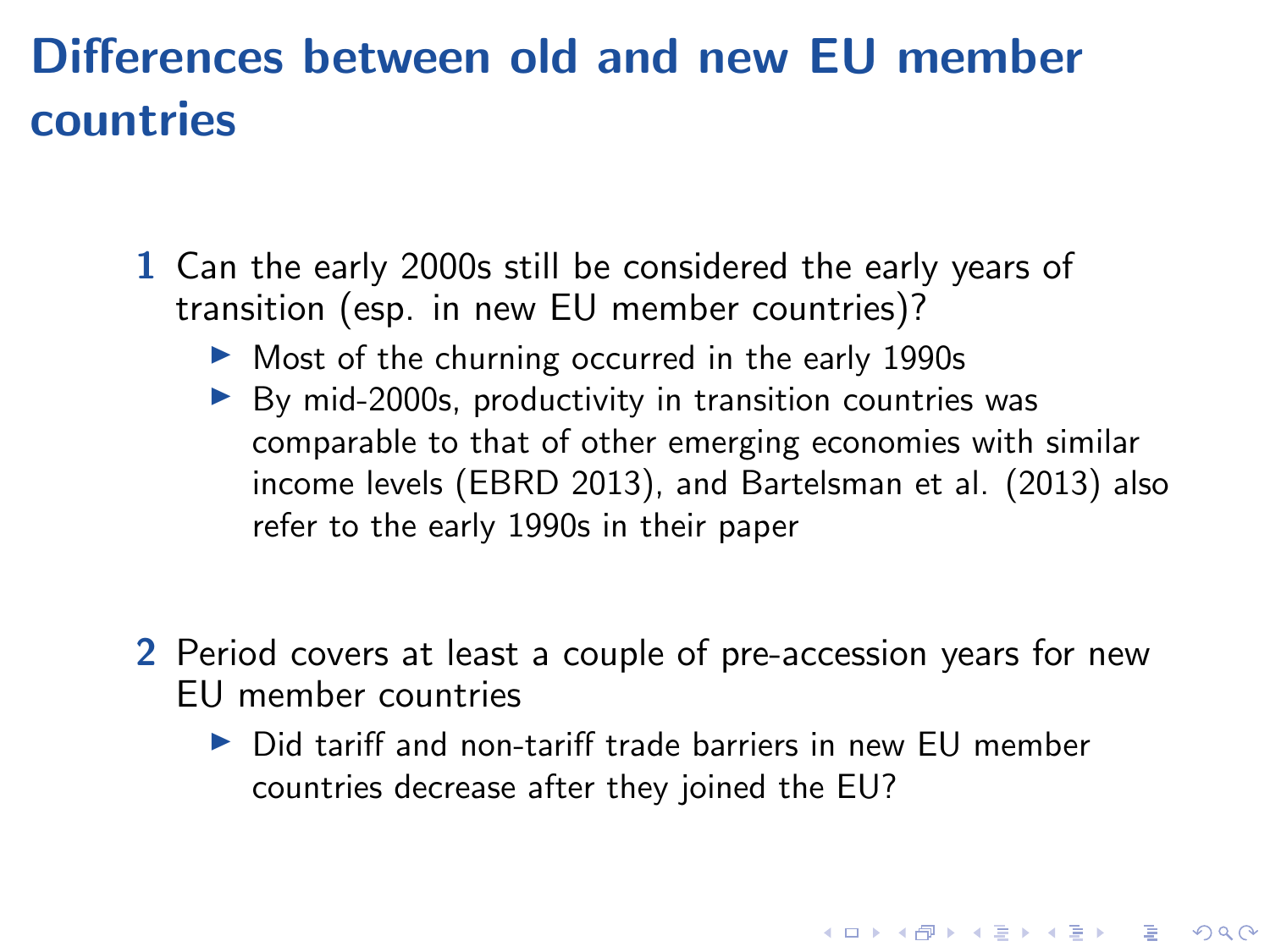# Differences between old and new EU member countries (cont.)

- 3 Productivity distribution is much more skewed in new EU member countries
	- ▶ Does it become less skewed over time?
	- $\triangleright$  Does this have an impact on concentration of exports? Chart 5 seems to suggest that exports are more concentrated in new EU member countries

**KORK ERKER ADAM ADA**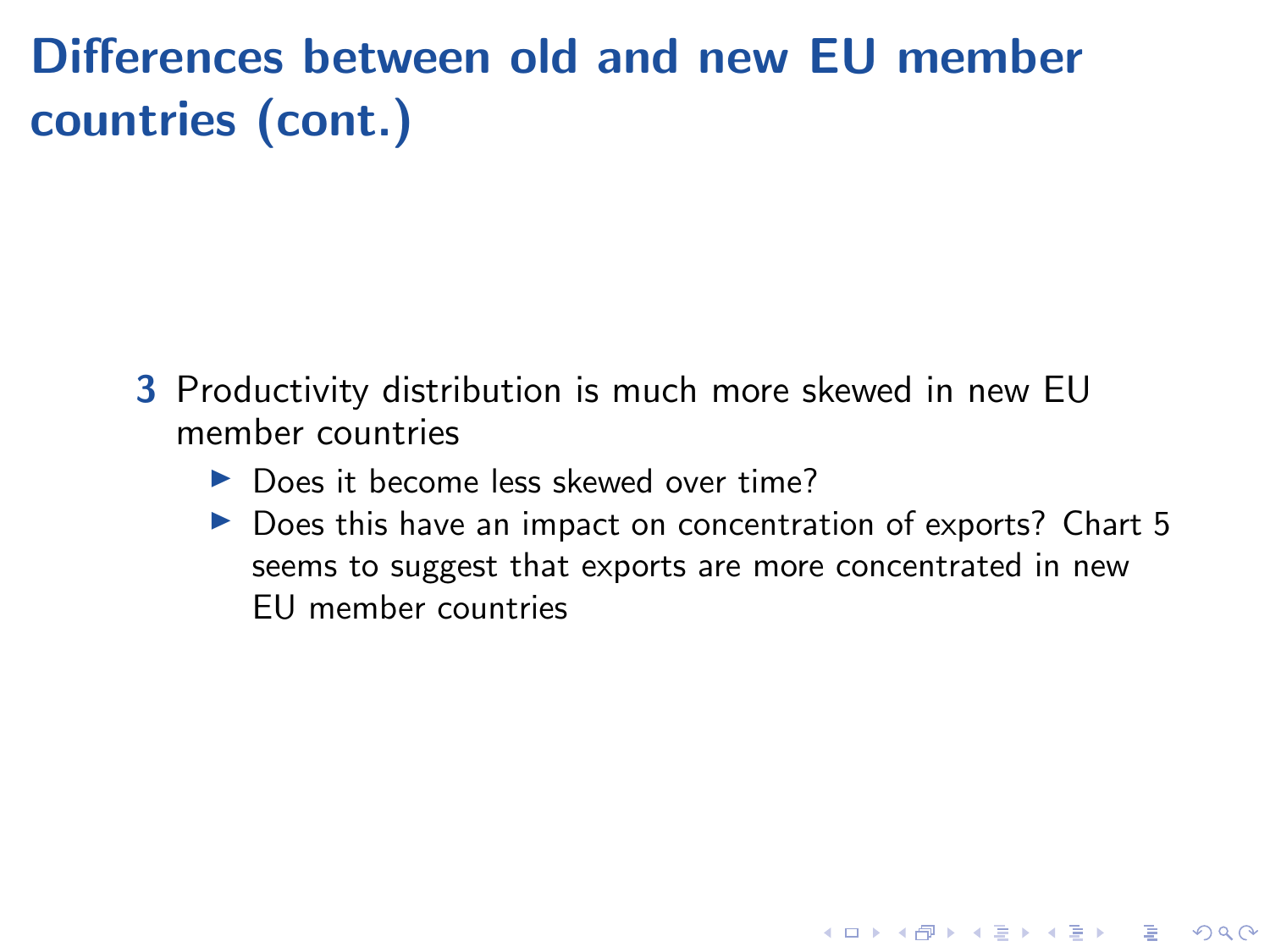### Impact of global financial crisis

- $\triangleright$  The period covers global financial crisis it would be good to acknowledge this and clarify how it is dealt with (controlling for country\*year or year FE, for example)
- $\blacktriangleright$  Table 2 includes country, sector, year and country\*year effects, so it implicitly takes that into account
- $\blacktriangleright$  It may be useful to look at some of the other results before and after the financial crisis

**KORKARYKERKER POLO**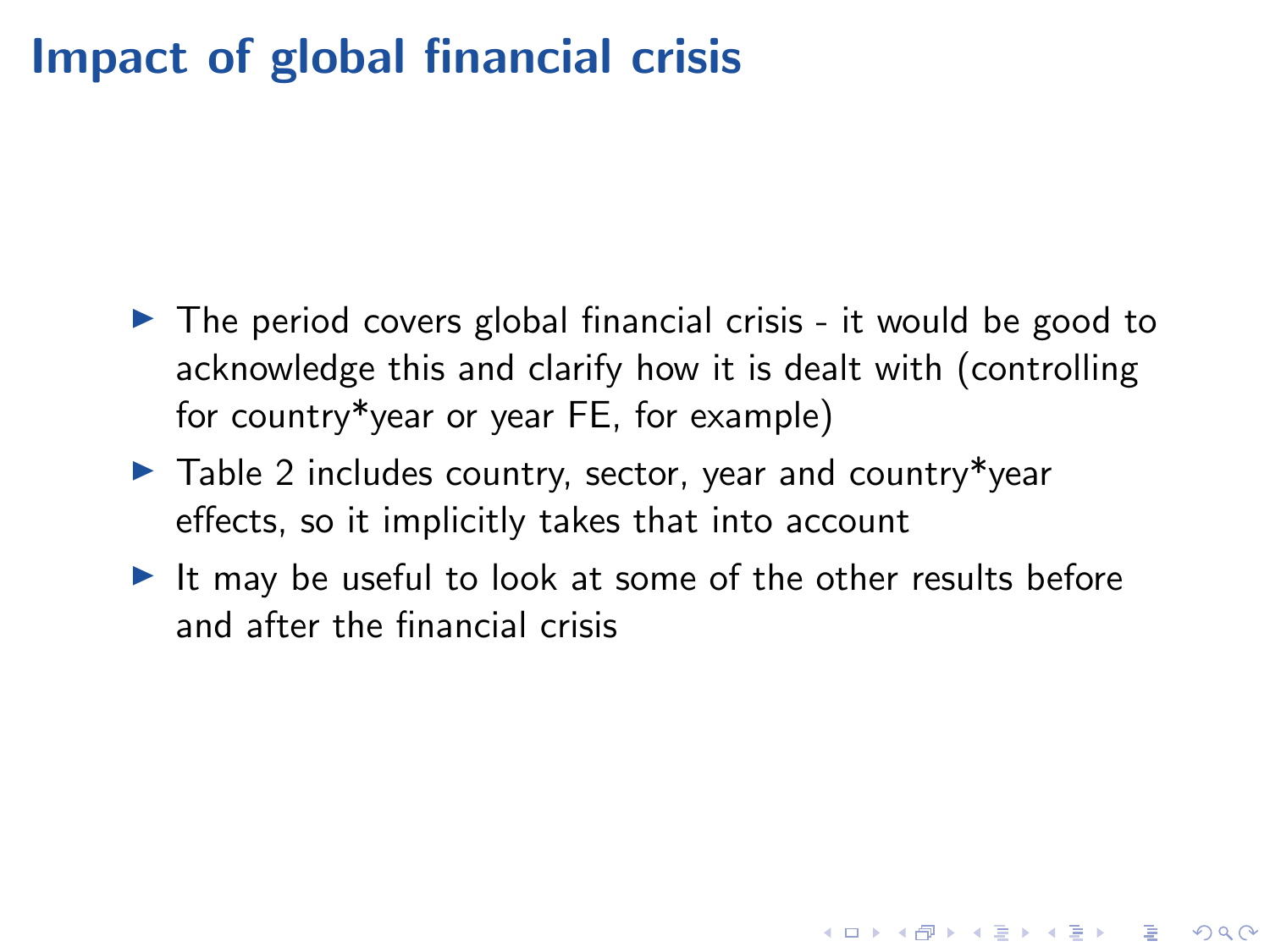### Specific comments

- $\blacktriangleright$  It would be helpful to know the data for which countries are included in each chart/table
	- $\blacktriangleright$  The paper generally covers 14 (15?) countries, but some charts only show 8 (chart 4, for example)
	- ▶ Portugal (PT) appears in Charts 3 and 4, but is not listed or mentioned elsewhere
	- Example Chart 4: Data for the estimation of equation  $(1)$  are presumably available for all countries, since all are shown in Chart 3. Fraser Institute indicators are also available for the coountries that are not shown.

 $\blacktriangleright$  Table 1: Do these results differ for new vs. old EU member countries? Did you try to run a "horse-race" between the factors by including them all in the regression at the same time?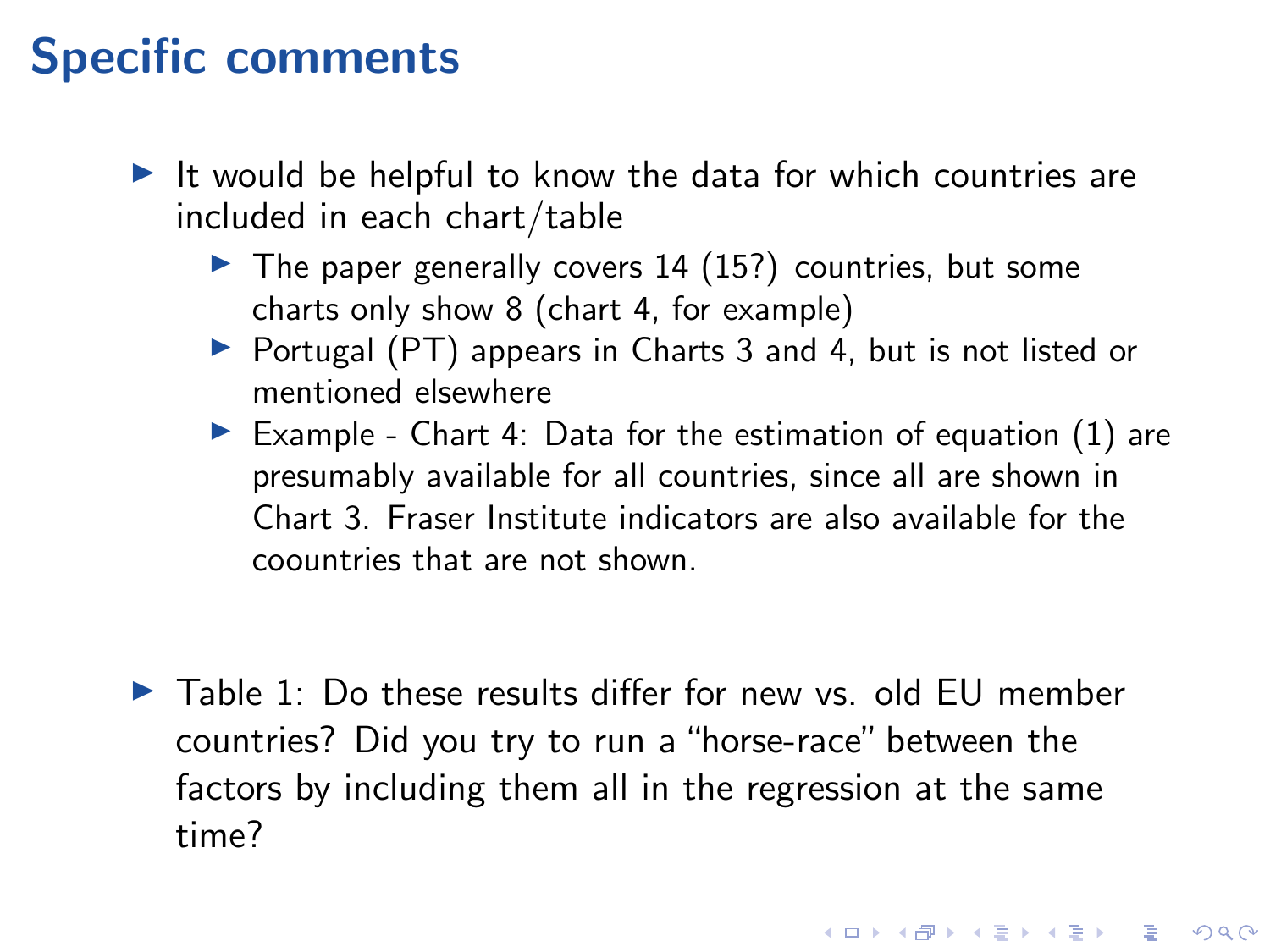# Specific comments (cont.)

- $\triangleright$  Chart 8: What is the difference between maximum and minimum value for each variable across countries? Would it perhaps be better to take the median rather than unweighted averages across countries? Show old and new EU separately?
- $\triangleright$  Chart 9: TFP growth premium is higher than labour productivity premium for exports in old EU member countries, but vice versa in new EU countries. What could explain this?
- $\triangleright$  Chart 13: Does the ranking differ in new vs. old EU member countries?

 $\triangleright$  Page 16, last sentence in the third paragraph: Are the numbers interpreting the results correct?